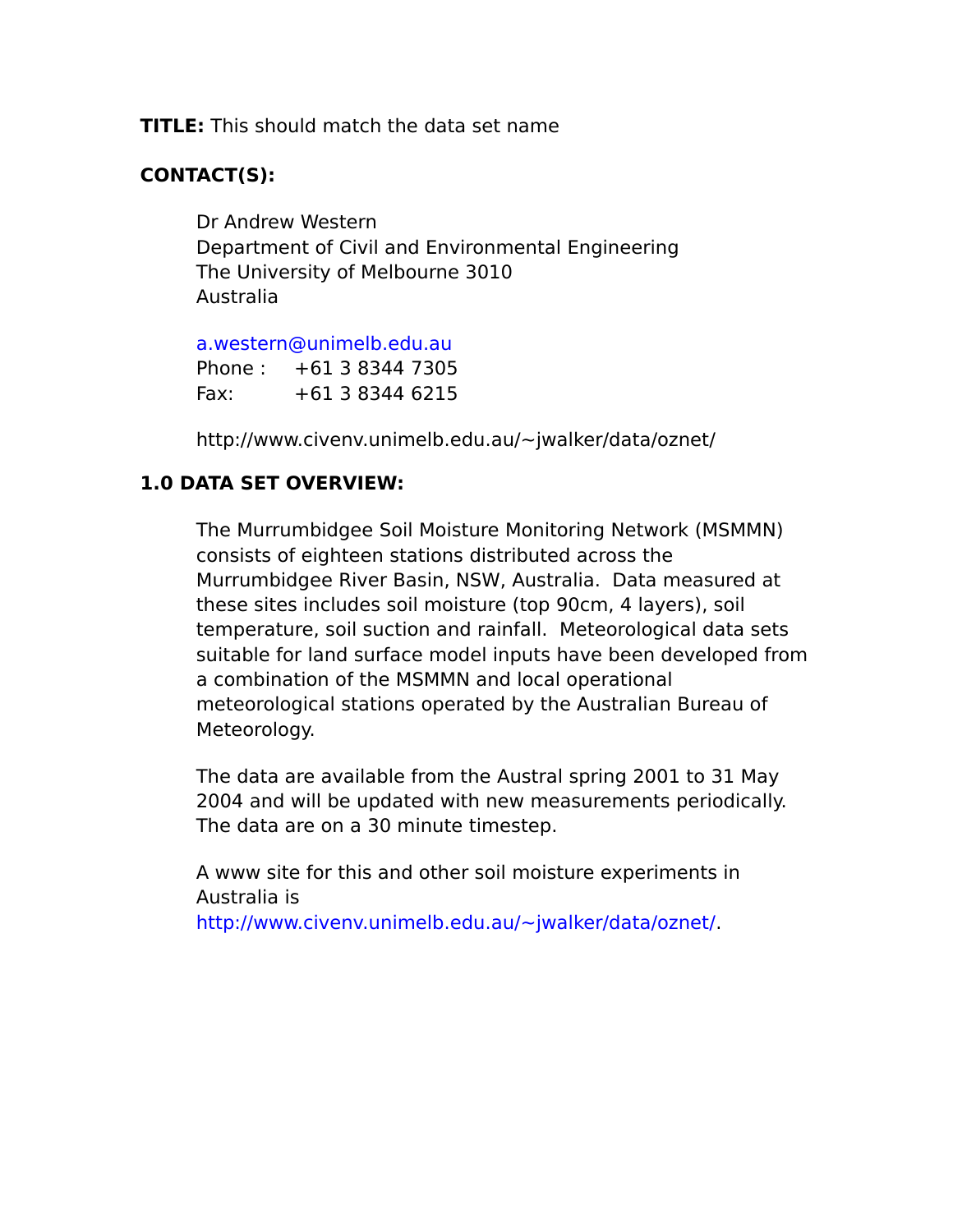Table 1 provides coordinates for each station and a summary of meteorological, topographical and landscape characteristics. Landcover at all sites consists of grasses and/or herbaceous cover. Detailed soil characteristics are not available for the sites.

|     |                                       |           |           |              |       |                          |               | Annual areal<br>potential |
|-----|---------------------------------------|-----------|-----------|--------------|-------|--------------------------|---------------|---------------------------|
|     |                                       |           |           | Elevatio     | Slope |                          | Annual        | evapo-                    |
| Sit |                                       | Latitude  | Longitude | n            |       | Aspect                   | Precipitation | transpiration             |
| e   | Name                                  | (WGS84)   | (WGS84)   | $(m$ AHD $)$ | (% )  | $(\text{deg})$           | (mm)          | (mm)                      |
| 1   | Cooma Airfield                        | $-36.293$ | 148.971   | 937          | ~1    |                          | 555           | 1055                      |
| 2   | Canberra Airport                      | $-35.305$ | 149.201   | 576          | $-0$  | $\overline{\phantom{a}}$ | 643           | 1114                      |
| 3   | Cootamundra Aerodrome                 | $-34.630$ | 148.037   | 333          | $-0$  | $\overline{\phantom{a}}$ | 668           | 1202                      |
| 4   | West Wyalong Airfield                 | $-33.938$ | 147.196   | 257          | $-0$  | $\hbox{--}$              | 506           | 1223                      |
| 5   | <b>Balranald-Bolton Park</b>          | $-34.658$ | 143.549   | 62           | $-0$  | $\overline{\phantom{a}}$ | 333           | 1149                      |
| 6   | Hay AWS (UNSW Research<br>Station)    | $-34.547$ | 144.867   | 89           | $-0$  | $\overline{\phantom{a}}$ | 368           | 1179                      |
| 7   | Griffith Aerodrome                    | $-34.249$ | 146.070   | 137          | $-0$  | $\overline{\phantom{a}}$ | 437           | 1173                      |
| 8   | <b>Yanco Research Station</b>         | $-34.621$ | 146.424   | 144          | $-0$  |                          | 442           | 1209                      |
| 9   | Kyeamba-Ginninderra<br>(Gentle Slope) | $-35.419$ | 147.604   | 322          | 9     | 258                      | 749           | 1180                      |
| 10  | Adelong-Rochedale                     | $-35.373$ | 148.066   | 536          | 22    | 51                       | 900           | 1151                      |
| 11  | Kyeamba-Ginninderra<br>(Flats)        | $-35.427$ | 147.600   | 295          | 3     | 299                      | 732           | 1180                      |
| 12  | Kyeamba-Waitara                       | $-35.493$ | 147.559   | 435          | 12    | 68                       | 730           | 1180                      |
| 13  | Kyeamba-Gentle Slope                  | $-35.434$ | 147.569   | 311          | 4     | 271                      | 725           | 1180                      |
| 14  | Kyeamba-Kyeamba Downs                 | $-35.435$ | 147.530   | 338          | 7     | 143                      | 728           | 1187                      |
| 15  | Adelong-Weeroona                      | $-35.400$ | 148.101   | 503          | 19    | 26                       | 1329          | 1137                      |
| 16  | Adelong-Keenan                        | $-35.497$ | 148.106   | 834          | 12    | 106                      | 1360          | 1137                      |
| 17  | Adelong-Strathvale                    | $-35.428$ | 148.132   | 567          | 15    | 89                       | 1193          | 1137                      |
| 18  | Adelong-Crawford                      | $-35.360$ | 148.085   | 375          | 2     | 279                      | 936           | 1151                      |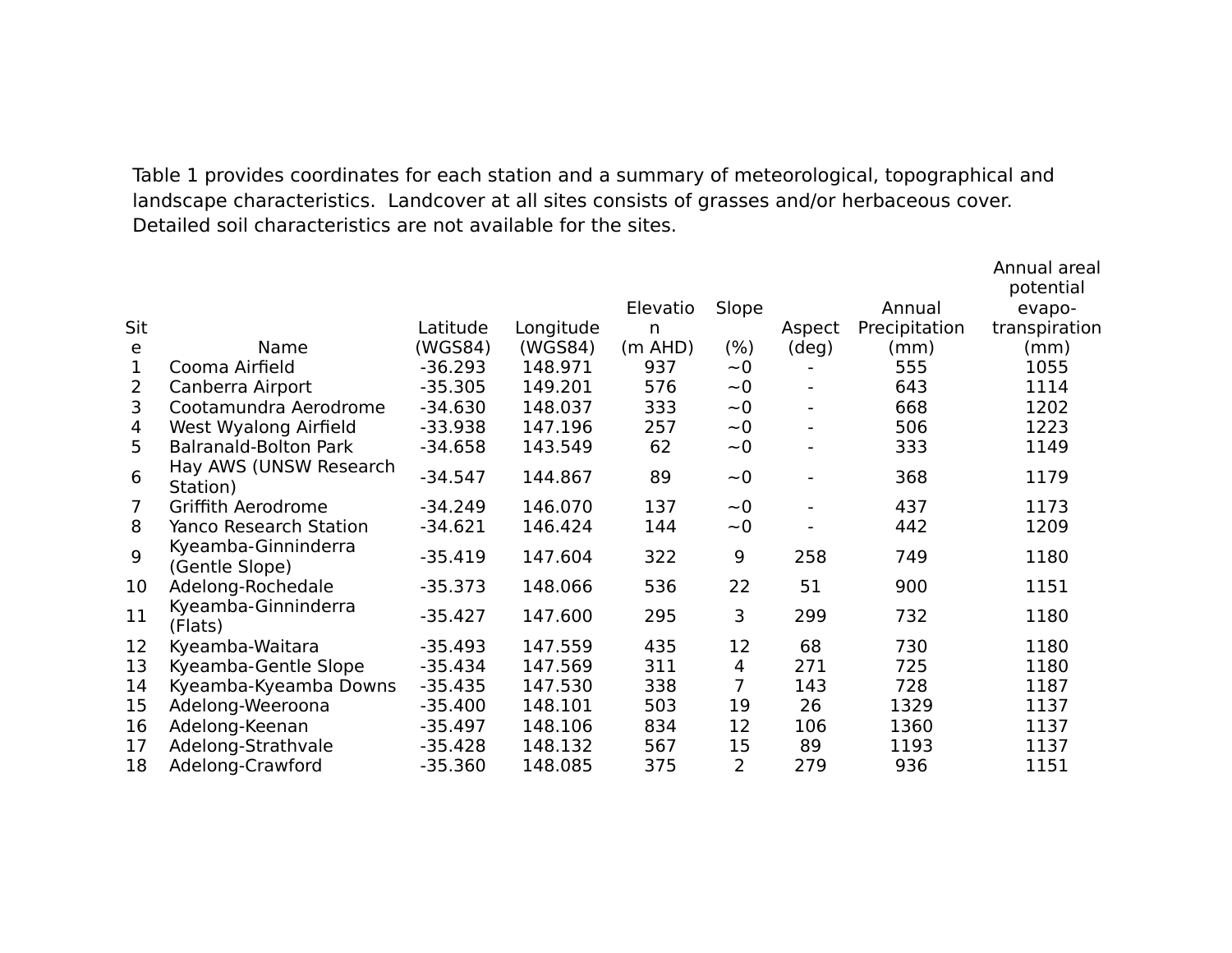## **2.0 INSTRUMENTATION DESCRIPTION:**

Field measurements of soil moisture, soil suction, soil temperature and rainfall are measured in the MSMMN. Soil moisture is measured with Campbell Scientific CS615 water content reflectometers. Soil suction in the 60-600kPa range is measure with Measurement Engineering Australia Gypsum Block sensors. Soil temperature is measured with Unidata 6507A sensors. Rainfall is measured with Hydrological Services TB4/0.2mm tipping bucket rain gauges. Table 2 provides a summary of sensor characteristics.

Table 3 provides a summary of sensor installation characteristics at each site. All raingauges are installed at 2.5m and are above the canopy. All other sensors are in-ground sensors.

| Sensor                  | Make and<br>Model                                                 | Accuracy                      | Resolution                         | Measuremen<br>t range |
|-------------------------|-------------------------------------------------------------------|-------------------------------|------------------------------------|-----------------------|
| Soil<br>moisture        | Campbell<br>Scientific<br>CS615 Water<br>content<br>reflectometer | $0.024m^3/m$<br>$3$ rms error | $0.001m^3/m$<br>3                  |                       |
| Soil<br>temperatur<br>e | Unidata 6507A<br>Thermistors                                      |                               | $0.1$ <sup>o</sup> C               |                       |
| Soil suction            | Measurement<br>Engineering<br>Australia<br>Gypsum Block           |                               | $1.5 - 4%$ of<br>measured<br>value | 60-600kPa             |
| Rainfall                | Hydrological<br><b>Services</b><br>TB4/0.2mm<br>tipping bucket    | ±5%                           | 0.2mm                              |                       |

Table 2: Sensor characteristics.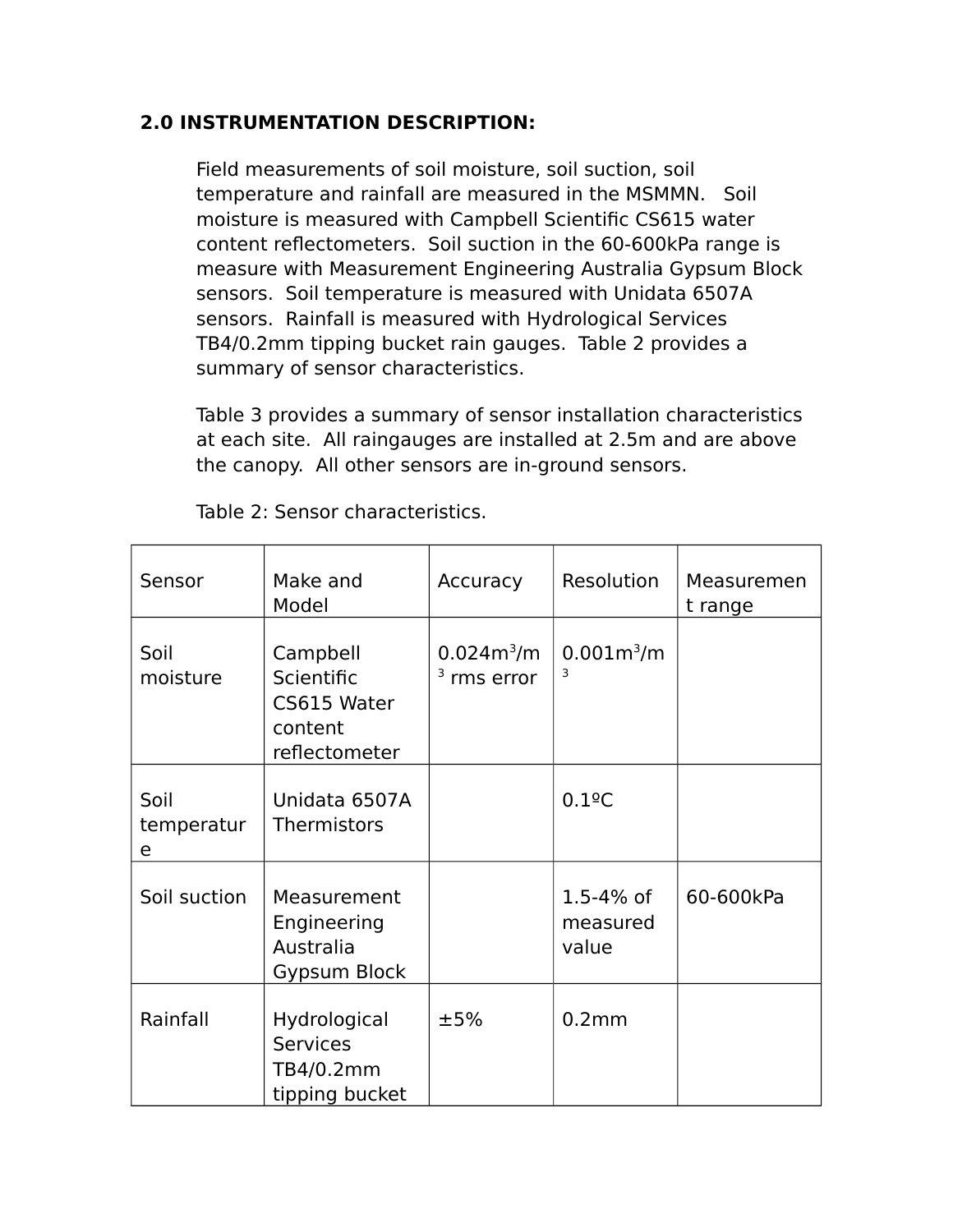| raingauge |  |  |
|-----------|--|--|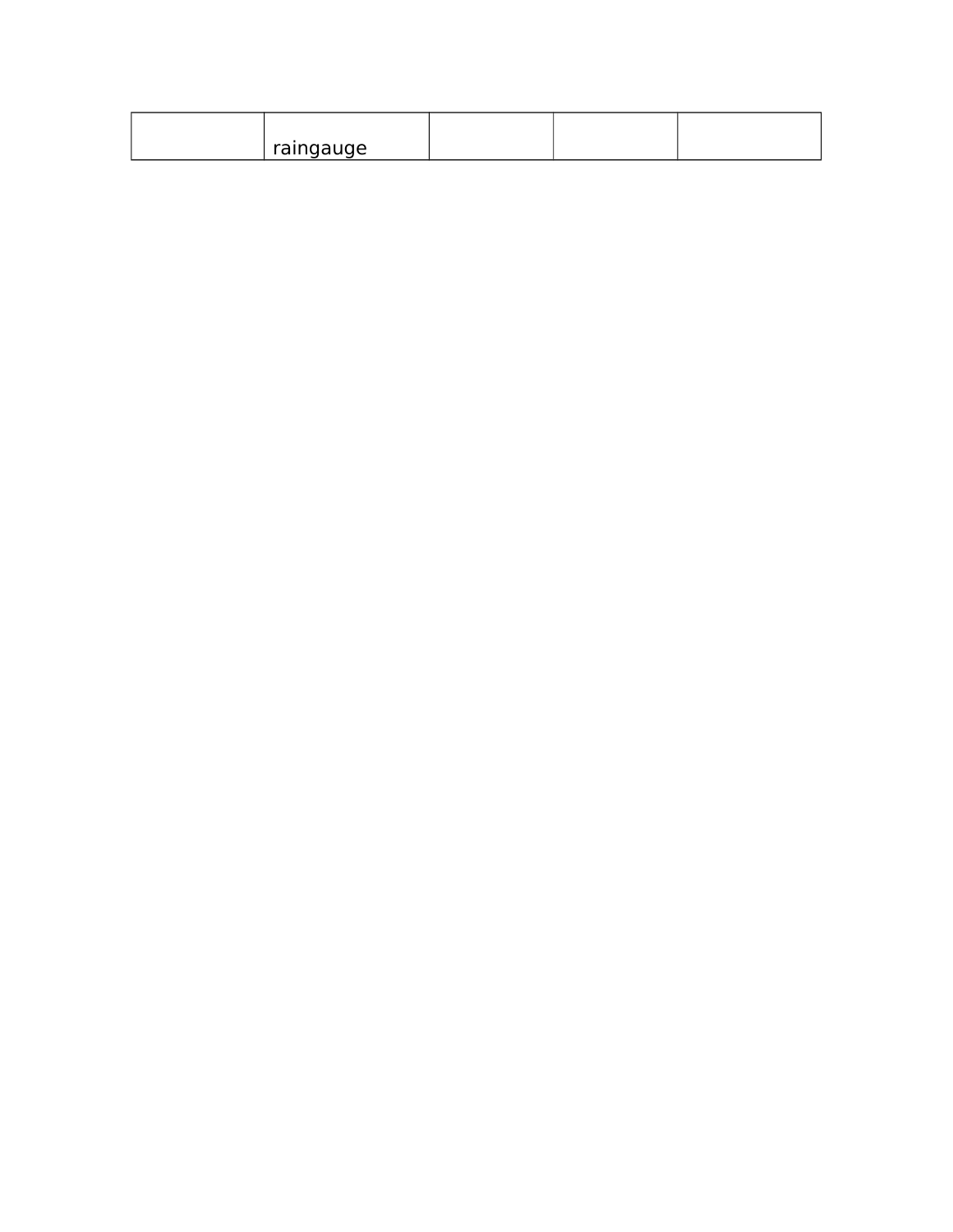|                |                         | Soil Moisture            | Soil          | Soil water    |
|----------------|-------------------------|--------------------------|---------------|---------------|
| Sit            |                         | (cm)                     | temperature   | suction       |
| e              | Name                    |                          | (cm)          | (cm)          |
|                |                         | $0-7, 0-30,$             | 4, 15, 45, 75 | 4, 15, 45, 75 |
| $\mathbf{1}$   | Cooma Airfield          | 30-60, 60-90             |               |               |
|                |                         | $\overline{0}$ -7, 0-30, | 4, 15, 45, 75 | 4, 15, 45, 75 |
| 2              | Canberra Airport        | 30-60, 60-90             |               |               |
|                | Cootamundra             | $0-7, 0-30,$             | 4, 15, 45, 75 | 4, 15, 45, 75 |
| 3              | Aerodrome               | 30-60, 60-90             |               |               |
|                | West Wyalong            | $0-7, 0-30,$             | 4, 15, 45, 59 | 4, 15, 45, 59 |
| 4              | Airfield                | 30-60, 41-71             |               |               |
|                | <b>Balranald-Bolton</b> | $\overline{0}$ -7, 0-30, | 4, 15, 45,    | 4, 15, 45,    |
| 5              | Park                    | 30-60, 57-87             | 62.5          | 62.5          |
|                | Hay AWS (UNSW           | $0-7, 0-30,$             | 4, 15, 45, 70 | 4, 15, 45, 66 |
| 6              | Field Station)          | 30-60, 56-86             |               |               |
|                |                         | $0-7, 0-30,$             | 4, 15, 45, 75 | 4, 15, 45, 75 |
| $\overline{7}$ | Griffith Aerodrome      | 30-60, 60-90             |               |               |
|                | Yanco Research          | $0-7, 0-30,$             | 4, 15, 42     | 4, 15, 42     |
| 8              | <b>Station</b>          | $27 - 57$                |               |               |
|                | Kyeamba-                | $0-7, 0-30,$             | 4, 15, 45, 66 | 4, 15, 45,    |
| 9              | Ginninderra             | 30-60, 51-81             |               | 63.5          |
|                | (Gentle Slope)          |                          |               |               |
|                | Adelong-                | $0-7, 0-30,$             | 4, 15, 45, 75 | 4, 15, 45, 75 |
| 10             | Rochedale               | 30-60, 60-90             |               |               |
|                | Kyeamba-                | $0-7, 0-30,$             | 4, 15, 45, 75 | 4, 15, 45, 75 |
| 11             | Ginninderra (Flats)     | 30-60, 60-90             |               |               |
|                |                         | $0-7, 0-30,$             | 4, 15, 45, 74 | 4, 15, 45, 74 |
| 12             | Kyeamba-Waitara         | 30-60, 60-90             |               |               |
|                |                         | $0-7, 0-30,$             | 4, 15, 45,    | 4, 15, 45,    |
| 13             | Kyeamba                 | 30-60, 43.5-73.5         | 58.5          | 56.5          |
|                | Kyeamba-                | $0-7, 0-30,$             | 4, 15, 45, 75 | 4, 15, 45, 75 |
| 14             | Kyeamba Downs           | 30-60, 60-90             |               |               |
|                |                         | $0-7, 0-30,$             | 4, 15, 45, 75 | 4, 15, 45, 75 |
| 15             | Adelong-Weeroona        | 30-60, 60-90             |               |               |
|                |                         | $0-7, 0-30,$             | 4, 15, 45, 75 | 4, 15, 45, 75 |
| 16             | Adelong-Keenan          | 30-60, 60-90             |               |               |
|                | Adelong-                | $0-7, 0-30,$             | 4, 15, 45, 75 | 4, 15, 45, 75 |
| 17             | Strathvale              | 30-60, 60-90             |               |               |
|                | Adelong-                | $0-7, 0-30,$             | 4, 15, 45, 75 | 4, 15, 45, 75 |
| 18             | Crawford(Flat)          | 30-60, 60-90             |               |               |

Table 3: Sensor installation / measurement depths.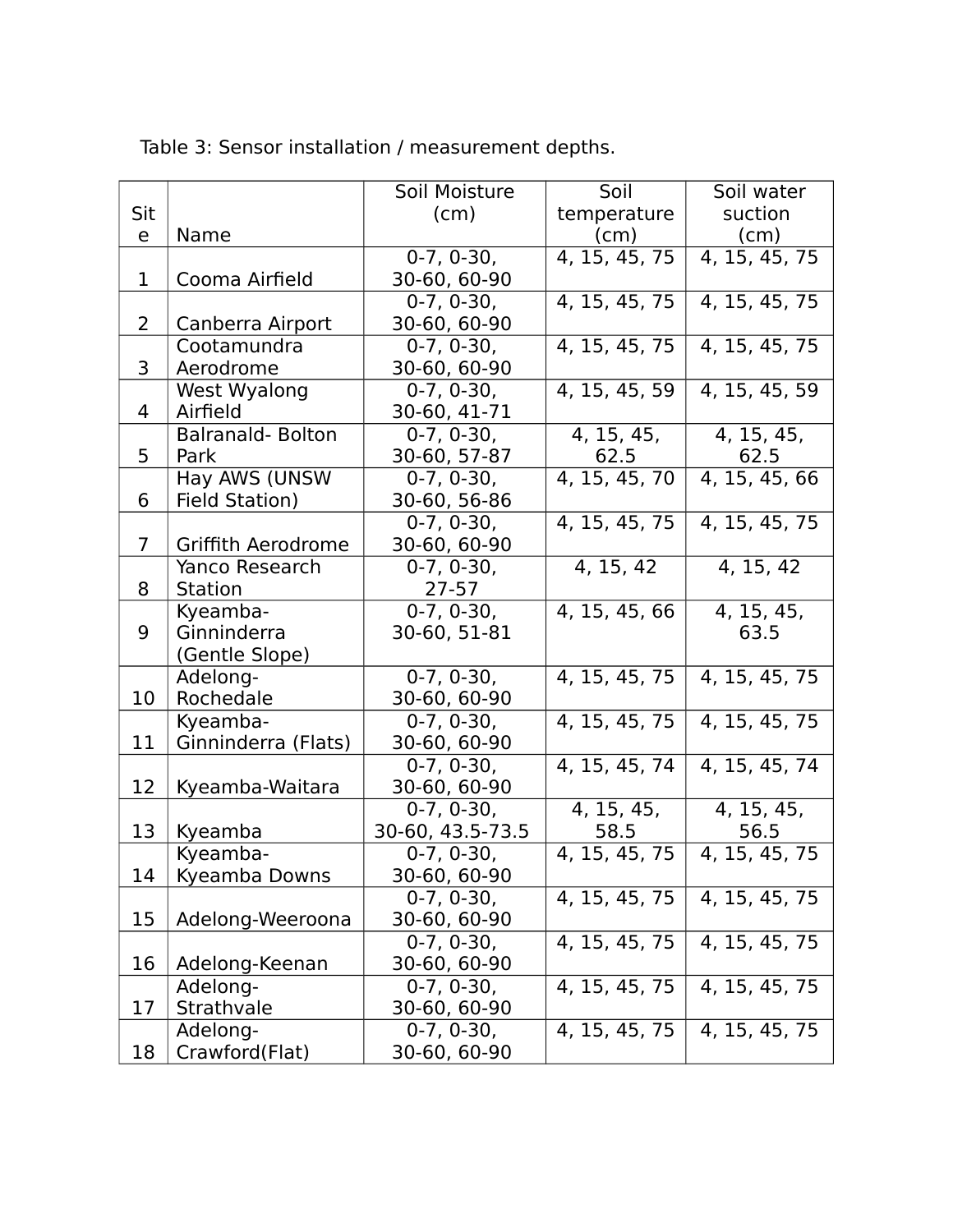Field calibration of the soil moisture sensors was undertaken at each site and is detailed in Western et al. (2005) and (Western and Seyfried, 2005). The CS615 data were temperature corrected and calibration relationships were established for each sensor. The calibrations were established using a mixture of gravimetric soil samples and TDR (Time Domain Reflectometry) measurements at each site and depth. The calibration relationships suggested an overall root mean squared error of  $0.024$ m<sup>3</sup>/m<sup>3</sup>. It should be noted that some residual temperature effects appear to remain in the data for the 0-7cm and 0-30cm measurements.

#### **3.0 DATA COLLECTION AND PROCESSING:**

There are two components to this data set. Component one is the field measured rainfall, soil moisture, soil temperature and soil water suction. Component two is the model forcing data sets developed from operational observations made by the Australian Bureau of Meteorology. These two components are discussed in turn.

All soil moisture, soil temperature, soil suction and site measured rainfall data were recorded using Unidata Starloggers. The soil temperature and rainfall were measured at a six-minute interval but these data are provided here at a 30-minute interval that matches the measurement interval for soil moisture and soil water suction. The soil moisture, soil temperature and soil suction are instantaneous measurements, the rainfall is a 30 minute accumulation. Data loggers were downloaded regularly via cellular phone telemetry systems and stored in a database for subsequent checking.

Raingauge calibrations have been checked using a raingauge calibrator that releases the equivalent of 20mm of water into the raingauge in a controlled manner over the period of approximately 13 minutes.

Soil temperature data are required for temperature correcting the CS615 signal. Where soil temperature is missing it has been infilled from nearby sites, as detailed in the soil moisture calibration report. Thus all soil moisture estimates supplied in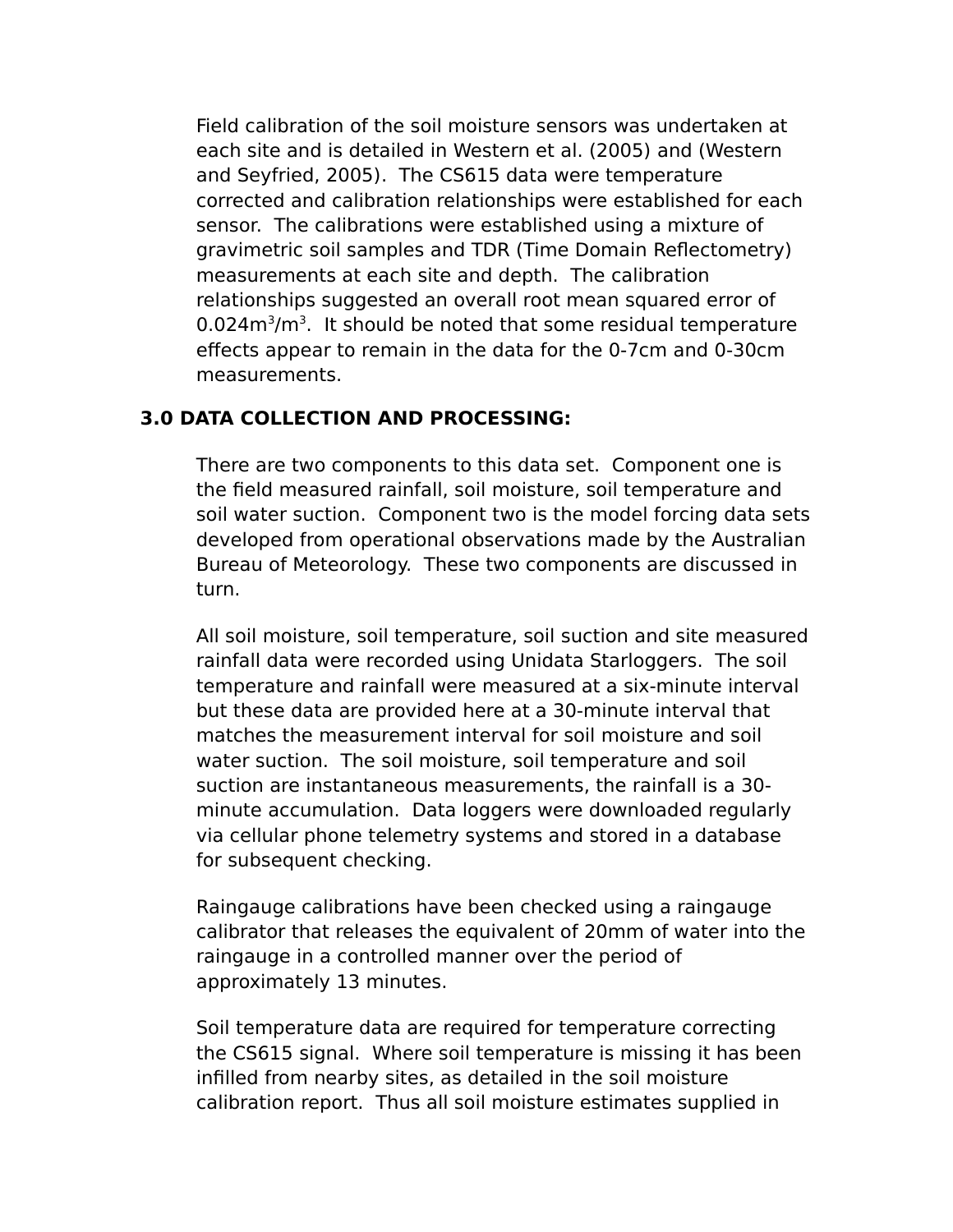the data set have been temperature corrected; however, the infilled temperature data has not been included in the data made publicly available and has instead been flagged as missing data.

Sites were visited every few months as to undertake various maintenance tasks. Data checking procedures are described below.

The model forcing data sets were developed primarily from Australian Bureau of Meteorology operational observations, with the exception of rainfall. Rainfall was observed locally at the site but was supplemented by Bureau observations where there was missing data and for the period from 1 January 2000 to the establishment of each particular site in the observation network. The two clusters each of five soil moisture monitoring sites exist in Kyeamba Creek and Adelong Creek. Only one forcing data set was developed for each of these clusters. Some estimation and translation of observations was required and the methods used to achieve this are described in (Siriwardena et al., 2003). This is particularly the case for Radiation estimates, as there is only a sparse radiation observation network in Australia.

### **4.0 QUALITY CONTROL PROCEDURES**

All data from the soil moisture monitoring stations has been visually inspected to identify errors. This checking included comparisons between soil layers and with rainfall.

In addition to visual inspections, tipping bucket raingauge data has been checked using double mass plots of daily accumulations to identify periods when gauges were not working. For most sites this was done by comparing the recorded data with Bureau of Meteorology data. Raingauge catch rates generally agreed within 5%. For the Kyeamba Creek and Adelong Creek, rainfall measurements from neighbouring soil moisture stations were compared.

Erroneous data were removed from the data base and are flagged as missing data.

#### **5.0 GAP FILLING PROCEDURES**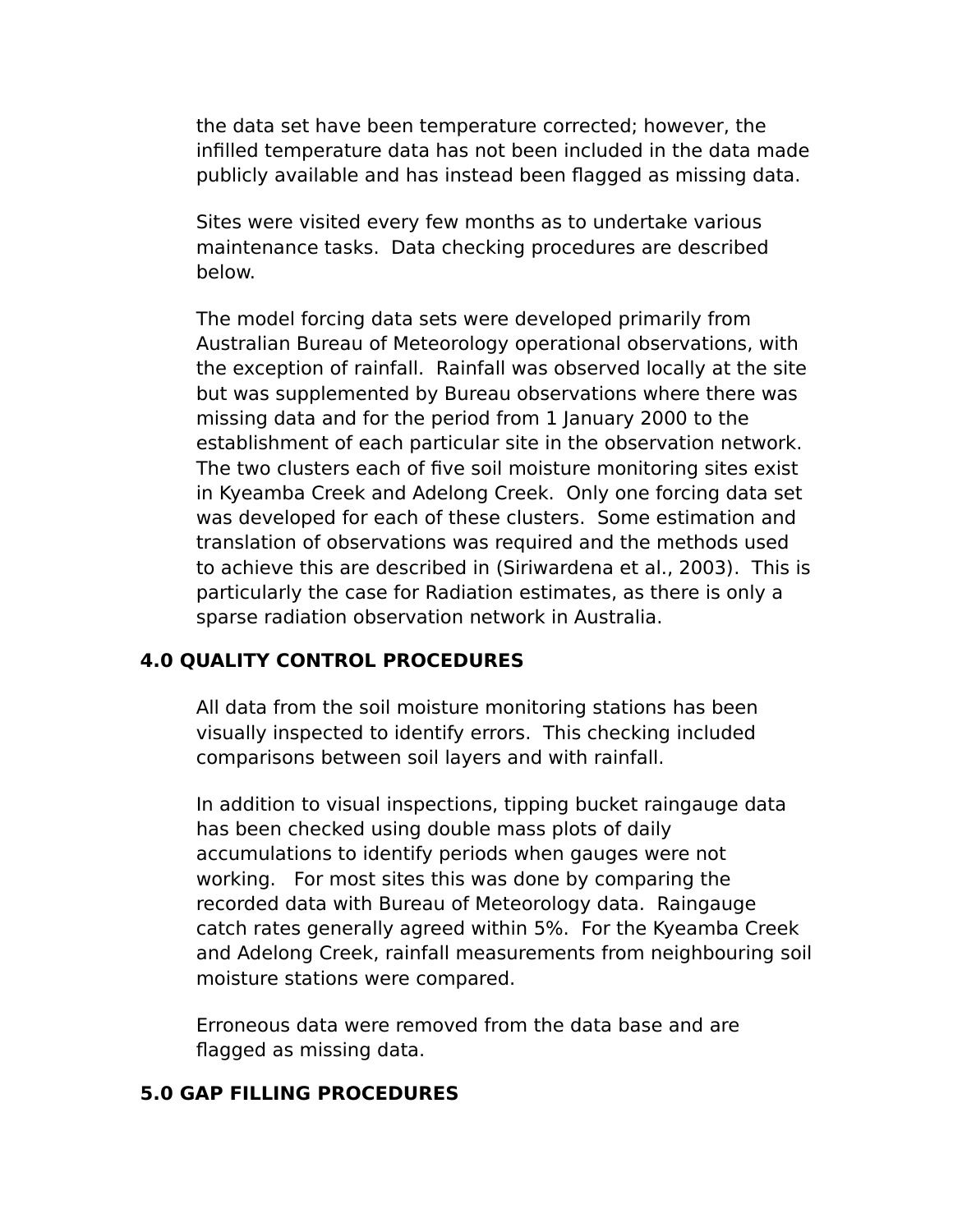No gap filling of data from the soil moisture monitoring stations has been undertaken.

The methods used to develop the forcing data sets are described in detail in (Siriwardena et al., 2003).

### **6.0 DATA REMARKS:**

These data are generally of high and known quality.

There are two known artefacts in the data set.

- 1. The 0-7cm and 0-30cm soil moisture data contain a diurnal variation that we believe is unrealistic and due to an uncorrected temperature effect on the CS615 measurements, possibly associated with the varying soil temperature profile.
- 2. The tipping bucket raingauges are installed at 2.5m above the ground, making them vulnerable to some under-catch due to wind effects. Comparisons with daily data from co-located Bureau of Meteorology gauges installed below 1m indicate some evidence of an undercatch of 0-0.5 mm for this for very daily small (<5 mm) rainfall totals at Balranald, Canberra, Cootamundra and West Wyalong. There is no discernable difference for larger events.

These data (forcing data, soil moisture, soil temperature) have been used in a modelling study by (Richter et al., 2004). No evidence of data problems was found during that study.

### **7.0 REFERENCE REQUIREMENTS:**

Western, A.W., Richter, H., Chiew, F.H.S., Young, R.I., Mills, G., Grayson, R.B., Manton, M. and McMahon, T.A., 2002. Testing the Australian Bureau of Meteorology's land surface simulations using soil moisture observations from the Murrumbidgee Catchment, Hydrology and Water Resources Symposium 2002 [CD-ROM]. IE Aust, Melbourne, Australia, pp. 10.

### **8.0 REFERENCES:**

Richter, H., Western, A.W. and Chiew, F.H.S., 2004. The Effect of Soil and Vegetation Parameters in the ECMWF Land Surface Scheme. Journal of Hydrometeorology, 5(6), 1131-1146.